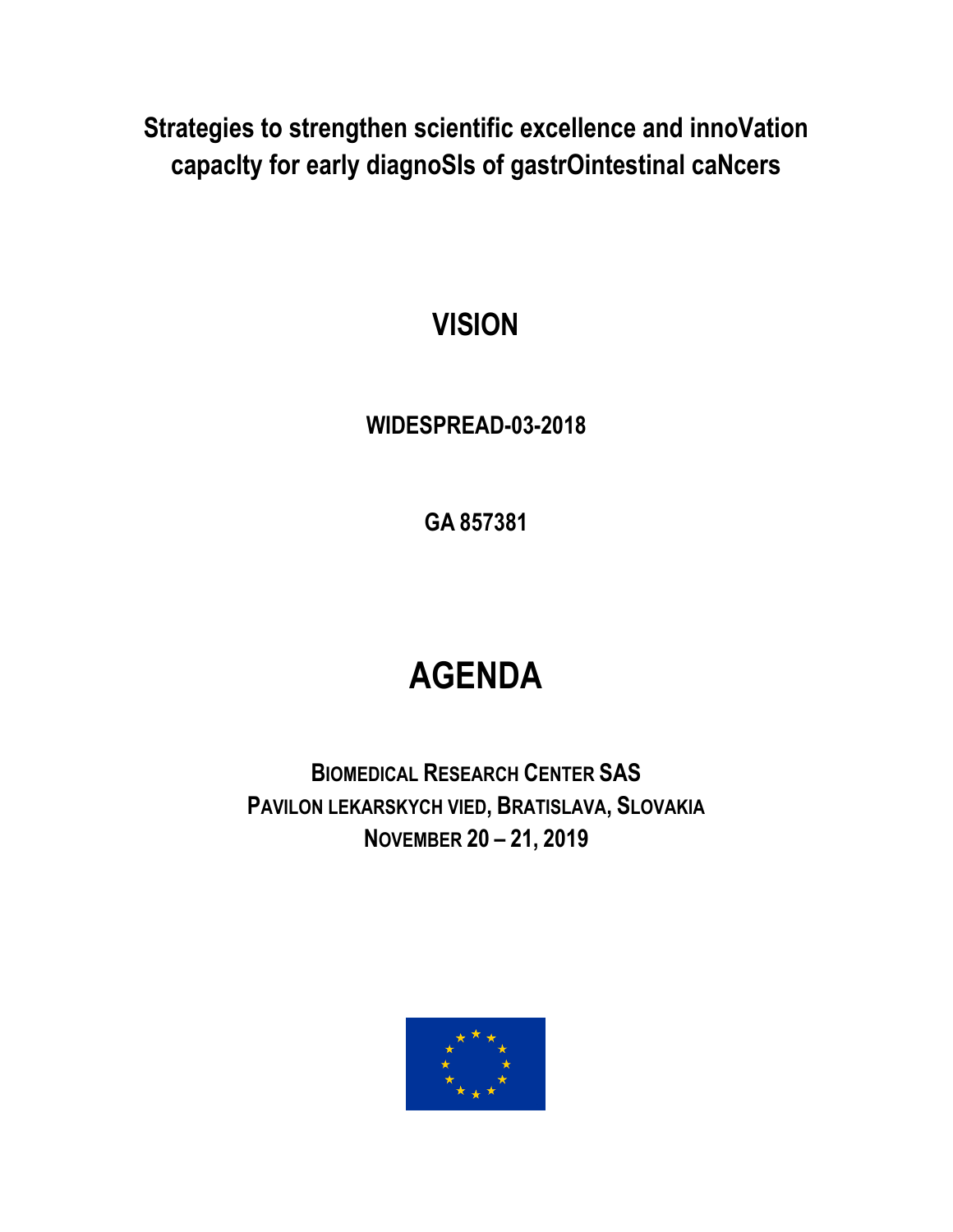## **VISION KICK-OFF MEETING**

### **Strategies to strengthen scientific excellence and innoVation capacIty for early diagnoSIs of gastrOintestinal caNcers: 857381**

#### **BIOMEDICAL RESEARCH CENTER SAS, PAVILON LEKARSKYCH VIED, BRATISLAVA, SLOVAKIA WEDNESDAY 20TH – THURSDAY 21ST NOVEMBER 2019**

**CHAIR: ALENA GABELOVA & BOZENA SMOLKOVA**

#### **AGENDA**

DAY 1: WEDNESDAY 20TH NOVEMBER

| $12:00 - 13:00$ | <b>Registration and buffet lunch</b>                                                                                                                                                                                                                      |
|-----------------|-----------------------------------------------------------------------------------------------------------------------------------------------------------------------------------------------------------------------------------------------------------|
| $13:00 - 13:20$ | Introduction and Welcome by host<br>Welcome speech (Prof. Silvia Pastorekova, director of BMC SAS)                                                                                                                                                        |
| $13:20 - 13:30$ | <b>Overview of the project (Alena Gabelova, BMC SAV, Bratislava,</b><br>Slovakia)                                                                                                                                                                         |
| $13:30 - 14:10$ | Introduction of Partners, organization and their role in the<br>project<br>Presentations given by each Partner – each partner 10 min                                                                                                                      |
| $14:10 -$       | <b>Workpackages and deliverables</b><br>Presentations should describe how the work will be done to<br>address the tasks and deliverables of the work package during the<br>first 15 months of the project. Each WP Leader 25 min including<br>discussion. |